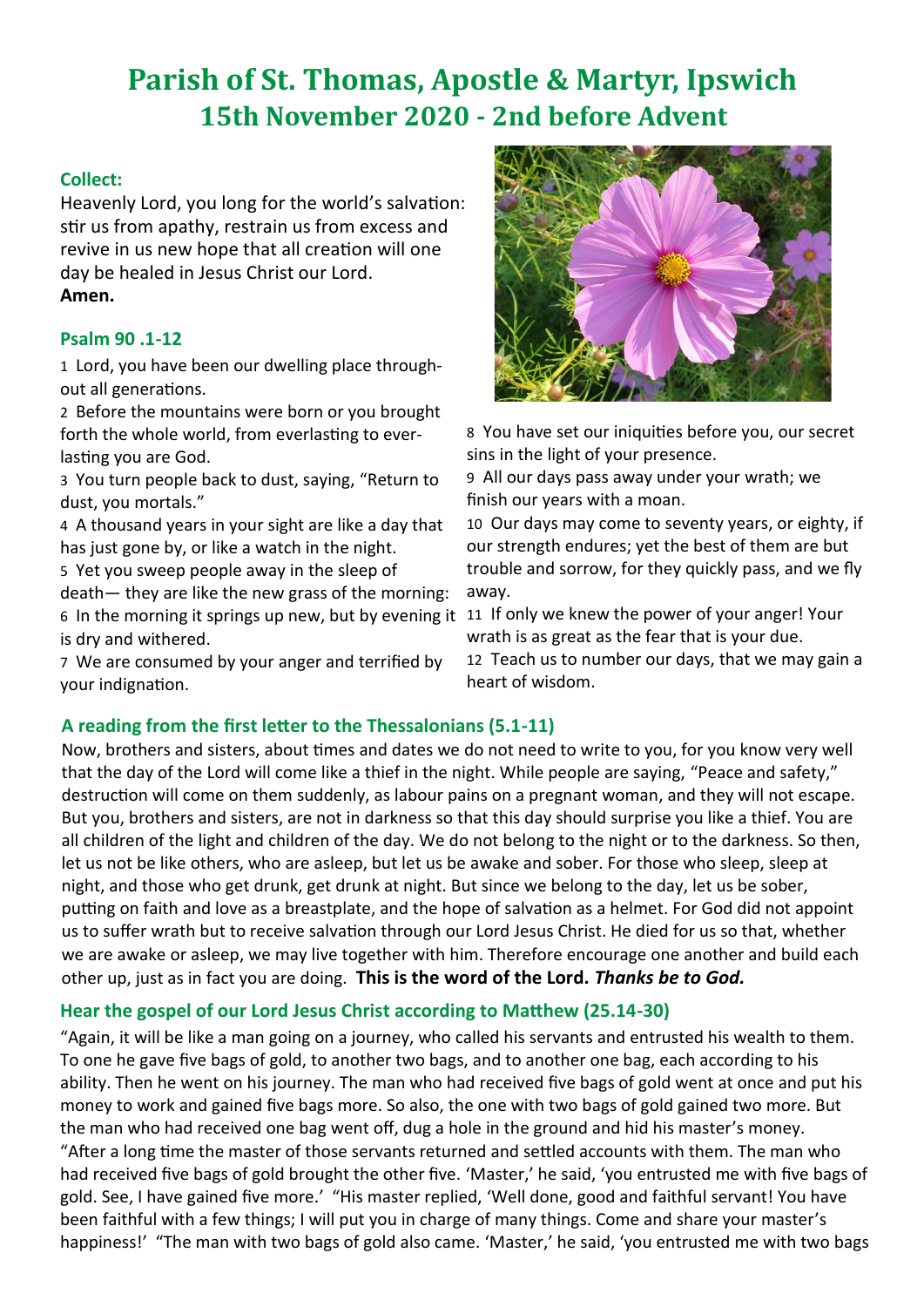of gold; see, I have gained two more.' "His master replied, 'Well done, good and faithful servant! You have been faithful with a few things; I will put you in charge of many things. Come and share your master's happiness!' "Then the man who had received one bag of gold came. 'Master,' he said, 'I knew that you are a hard man, harvesting where you have not sown and gathering where you have not scattered seed. So I was afraid and went out and hid your gold in the ground. See, here is what belongs to you.' "His master replied, 'You wicked, lazy servant! So you knew that I harvest where I have not sown and gather where I have not scattered seed? Well then, you should have put my money on deposit with the bankers, so that when I returned I would have received it back with interest.

"'So take the bag of gold from him and give it to the one who has ten bags. For whoever has will be given more, and they will have an abundance. Whoever does not have, even what they have will be taken from them. And throw that worthless servant outside, into the darkness, where there will be weeping and gnashing of teeth.' **This is the gospel of the Lord.** *Praise to you, o Christ.*

## **Reflection:**

Well! He would hardly have been nominated for the 'Employer of the Year' award would he? But I suspect that we are not meant to focus on the slave owner's behaviour, but rather on that of the slaves. Remember that a parable is meant to be a broad brush way of teaching a point, based on every day life, not intended for detailed analytical study. So we shouldn't waste time trying to work out who the landowner represents, or who the slaves represent, but rather think about what the point of the story is, and in Matthew's account of the parable which we have just read, it seems that the point is about the behaviour of the third slave.

In recent years, with the popularity of metal detectors we have become accustomed to large hoards of ancient gold and silver coins being found buried in some unremarkable field, so the idea of buried treasure has become more common place, which perhaps brings a new reality to today's parable. We do not know why that particular slave is so afraid of the land owner and the other two are not  $-$  it may be that he is was just one of life's more timid souls, or that he had crossed swords with the owner on another matter previously, or even, as we would say today, 'just a clash of personalities', but what ever it is, it leads him to be so afraid that he simple hides the cash away, rather than risk doing something positive with it. I say cash, because scholars tell us that a talent was not a coin, but a weight, so the value of the talent would depend on whether the coinage was in gold, silver or copper and the commonest was silver.

Today it is not gold and silver that we bury, but we do often bury other treasures and hide them away, perhaps, because like the third slave in the story we are afraid of the consequences of getting it wrong, or of what people will say, or even worse, of being laughed at!

The treasures, I am thinking about are the God given skills, talents and abilities which we all possess in some measure. 2020 has seen a remarkable blossoming of all kinds of skills and talents in response to the pandemic and how grateful we have all been and still are for those who have summoned up all their courage and energy to take risks for the good of others. And perhaps that is the point of this story…..we are all called to take risks and use the treasures God has placed within us for the good of others and to better serve his world in which we live. Jesus showed us that that has to be a risk worth taking if we are really serious about following him. As a former Bishop of Stepney once famously put it 'As Christians we are called to launch out into the deep AND burn our boats!!' In other words we are all called to the risky business of trusting God and living and working in faith and love.

Part of that risk taking is the call to create an environment where the healing and warmth of the love of God can touch everyone, and enable them to blossom and develop to become the person God has created them to be. Even those who, like the third slave, are either too timid, too fearful, or too lacking in confidence for one reason or another to be able to launch out for themselves. So this week I offer two questions to reflect upon:

What treasures has God given me to use in his service, and am I using them, or hiding them away? What practical steps can I take to help others recognise the gifts they may have within them?

As for the other two 'successful' slaves, its is perhaps, worth noticing, that they are not given a rest……. But rather more responsibility; more work; precisely because they have already responded to the love shown to them and the trust placed in them and developed the ability and skills needed to faithfully serve.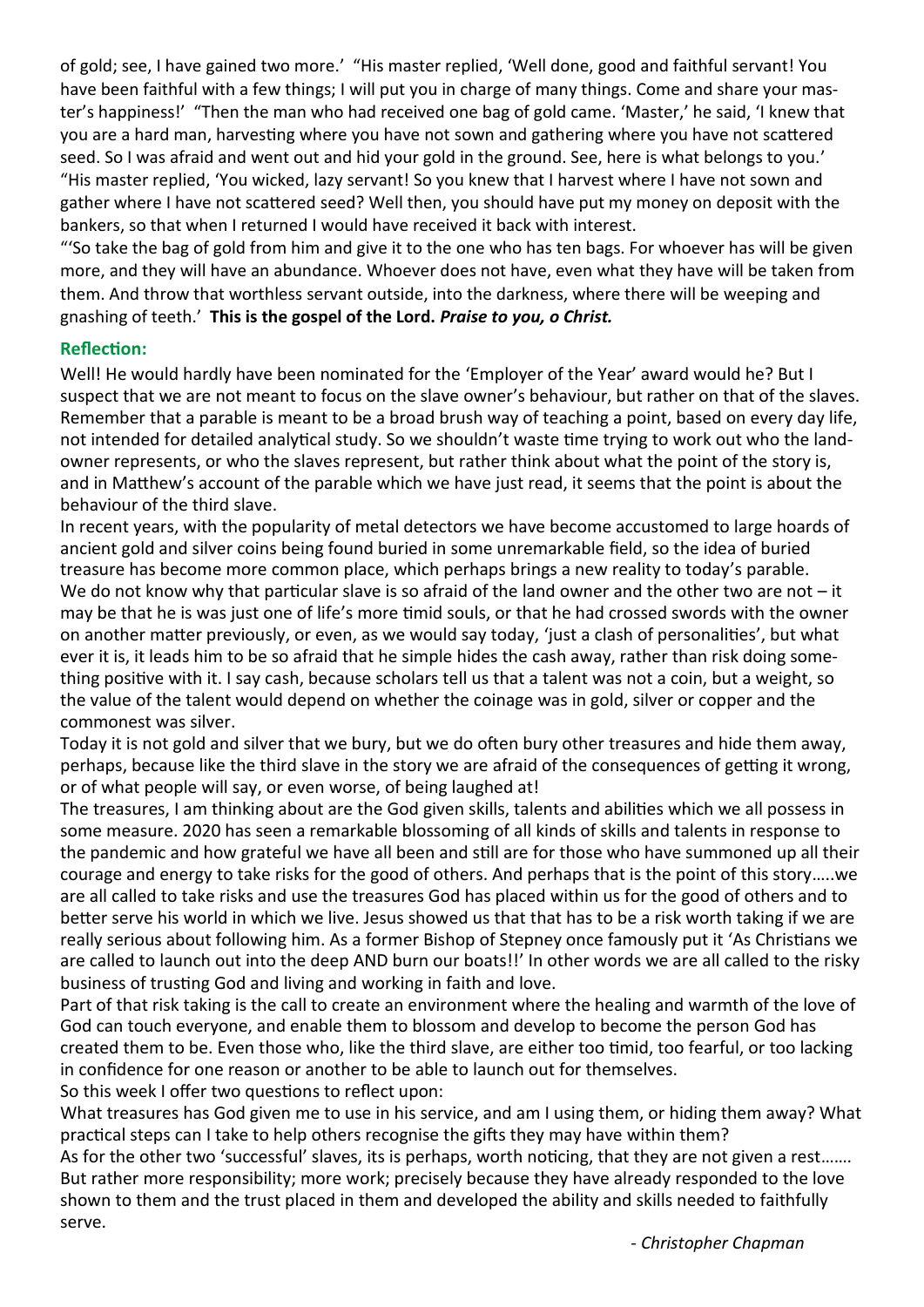# **This week's hymn:**

I, the Lord of sea and sky, I have heard my people cry. All who dwell in dark and sin my hand will save. I, who made the stars of night, I will make their darkness bright. Who will bear my light to them? Whom shall I send?

*Here I am, Lord. Is it I, Lord? I have heard you calling in the night. I will go, Lord, if you lead me. I will hold your people in my heart.*

I, the Lord of snow and rain, I have borne my people's pain. I have wept for love of them. They turn away. I will break their hearts of stone, give them hearts for love alone. I will speak my words to them. Whom shall I send? *Here I am, Lord…*

I, the Lord of wind and flame, I will send the poor and lame. I will set a feast for them. My hand will save. Finest bread I will provide till their hearts be satisfied. I will give my life to them. Whom shall I send? *Here I am, Lord...*

## **For Our Prayers:**

The Bishops are calling on every parish to join them using this prayer at home and at every act of worship for our church, that we grow in trust in God's providence and deepen our own generosity giving of ourselves and of our gifts.

**Loving God, you are always with us, and give us all we need to be your church in Suffolk. Help us, we pray, to give as we have received: abundantly, generously, and joyfully, that our worship and our service may bear witness to your Kingdom of unfailing love. In the name of your Son who gave himself for us, Jesus Christ our Lord. Amen.**

#### **\_\_\_\_\_\_\_\_\_\_\_\_\_\_\_\_\_\_\_\_\_\_\_\_\_\_\_** *Please pray for:*

**Those with chronic or long-term illness:** Eric Dickerson, Rosemary, Jenny, Andrew Barfield, Kathy Steele, Frank D., Andrew , Peggy, Natacha, Christine, Stephen, Samantha, Rex & Jill, Margaret Christian

**Those undergoing treatment or currently ill:** Emily, Gloria Elmer, Helen Harlow, Jean Dominy, Leslie Bloomfield, Katie (cancer), Jim, Alice (Joan's grandson's wife), Vincent Lightbody, Trish, Roger Dickerson, Vicky & Matt, Neil Pratt, Maureen Dobson

**All who are affected by the Coronavirus** in the UK and around the world: *For all who have lost their jobs due to Covid19; all who are despairing. For all who have lost their lives & livelihoods, the injured, the bereaved. For hospital and health care workers*

**For our government & MPs', and local councillors: for honesty in politics, for wisdom and justice for all. For refuges** across the world & diplomates and peace makers, working to end conflicts

**Those who have recently died, and their families mourning their loss:** Rachel Fry, Eric Gilson, Diane Bloomfield. RIP.

*Call this number* —> *for free*. It's a lovely way to worship from home!